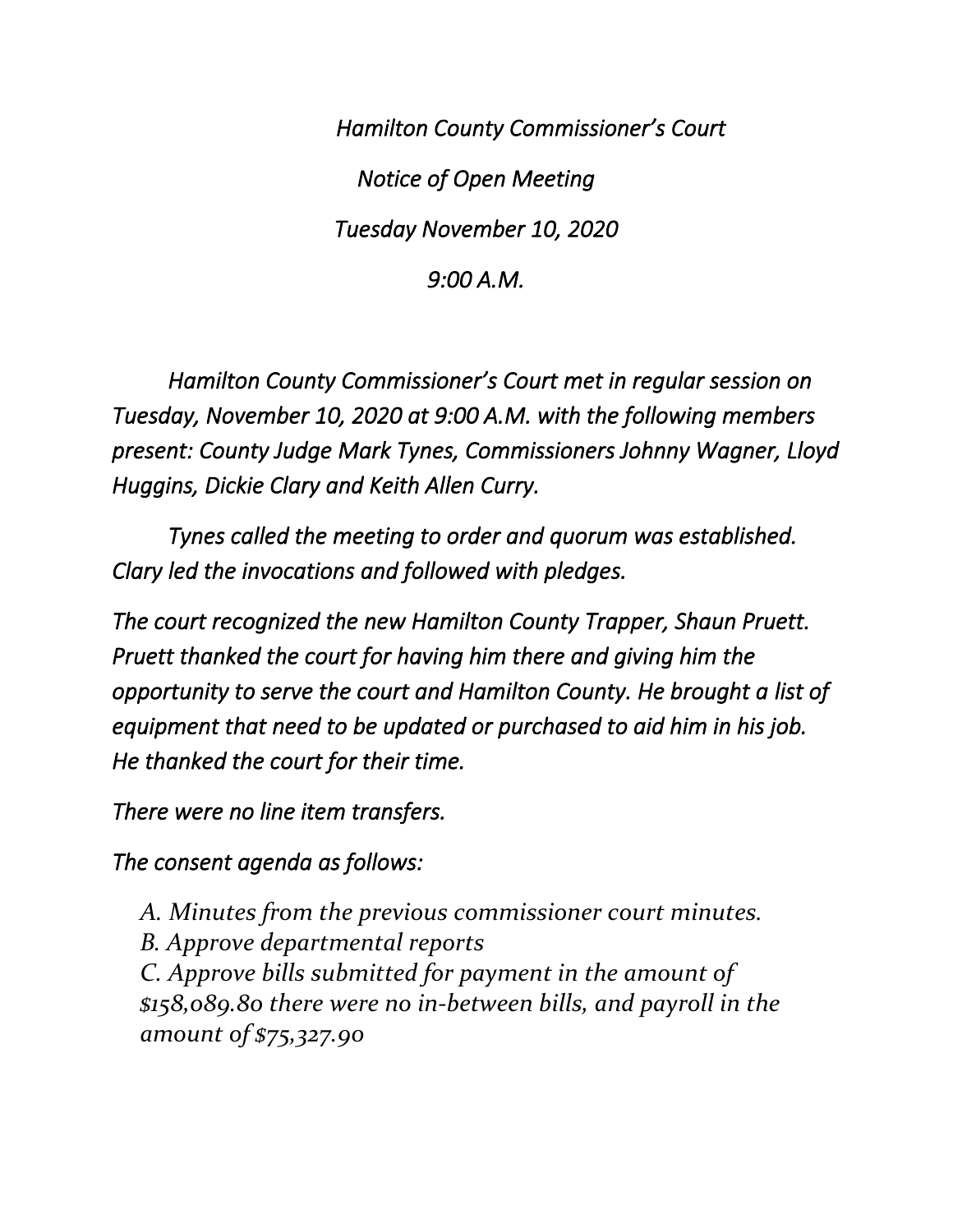*D. There were Certificates of Continuing Education from the Hamilton County Treasurer, Shawna Dyer, Hamilton County Judge, Mark Tynes and commissioners Huggins, Wagner, Clary and Curry* 

*E. Application(s) for culvert installation-None*

*F. Building use & request-First United Methodist Church asked to use the west side of the courthouse steps for a Community Wide Candle Christmas Eve Service. At 5 p.m. on December 24, 2020.*

*Huggins made the motion and Curry seconded the approval of the Consent Agenda. The motion carried unanimously.* 

*There was a new hire in Precinct 4, Randy Osman. Hire date November 9, 2020.*

*Hamilton County Facilities Update:*

*Contractor Don Rudolph started on the repair and maintenance of the windows and Clary stated that he would also paint the doors and hand rails when he was completed with the windows.*

*Huggins made the motion and Curry seconded the proposal of the tax deeds.*

*The court continued the discussion of In-Between bills. Clary was trying to get clarity on which bills were "in between" and stated that the court should see them before they are paid and it was stated that they are sent in an email to the court prior to the checks being written.* 

*Clary had the signed, final copy of the Driveway and Culvert Policy and a new cover sheet for the Subdivision Regulations Policy. He asked the clerk to add the Driveway and Culvert Policy to the Subdivision Regulations Policy.* 

*No action was taken on the burn ban.*